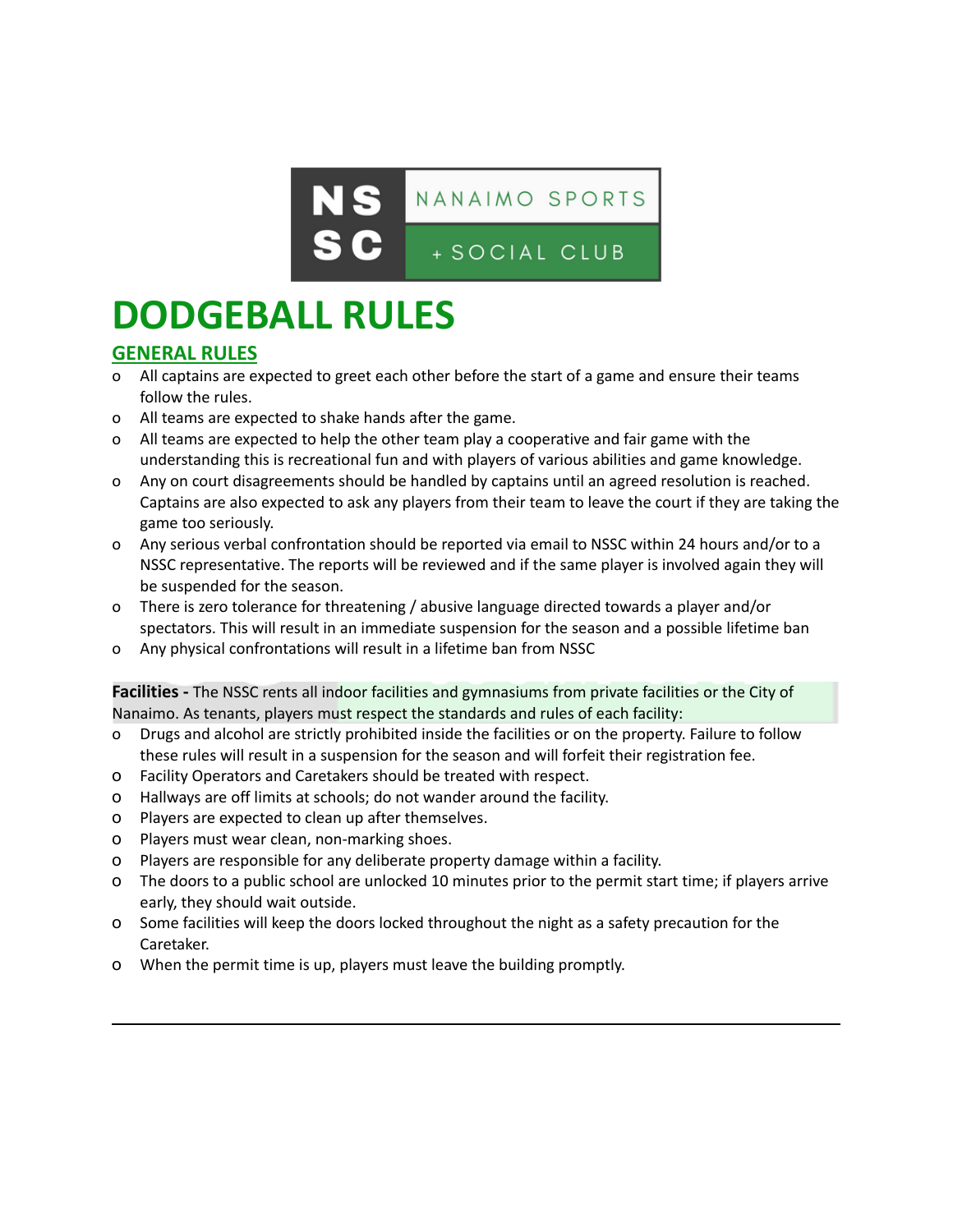# **STARTING AND RE-STARTING PLAY**

- To start a game, each team will stand at their respective back line, or with one hand on the back wall.
- 6 balls will be places on the centerline.
- The game master will start the match by shouting "Ready, Set, Dodgeball," at which point the game is live. Each team will be allowed to collect 3 balls to start the game.
- All players will be allowed to cross the center line only on the opening rush.
- A ball is not live until it touches the back wall. This can be done by throwing it, carrying it, or kicking it.

# **BALL PLAY**

#### LIVE BALLS

- A ball is live once a player gains possession by picking it up or catching a ball.
- A player has 10 seconds to release a live ball.
- The ball remains live until it touches anything other than an active player.
- Players can only have possession of one ball at a time. A player that picks up a 2<sup>nd</sup> ball is eliminated from the game.
	- $\circ$  Players are only allowed to have possession of a 2<sup>nd</sup> ball if they catch a ball thrown by an opponent. They will then be allowed to hold both balls while abiding by the ten second rule.

#### DEAD BALLS

- A ball is dead once it hits anything other than an active player (floor, wall, spectator, etc)
- A ball is also dead if it collides with another ball mid-air
- A ball that is thrown and deflects back across the centre line (while in the air), is considered dead for the purposes of the team who made the initial throw
- Teams that have 4 or more "dead" balls on their side of the court will have 10 seconds to pick up a ball and make it live unless the opposing team already possesses a live ball.

# **THROWING & PASSING**

- o Players may direct a dead ball to a teammate by kicking, batting, swatting the ball along the floor.
- o Players may pass a live ball to a teammate through the air.
	- o *Failed Pass Rule:* If a player chooses to pass a ball to a teammate and the teammate fails to catch it. The player that threw the ball is eliminated.
	- o Also, If you throw a ball that is intended to hit your opponent and you hit your teammate you will be eliminated. (Even if the ball crossed the centerline).
- o Any live ball that is thrown must cross the center line. If it doesn't the thrower is eliminated.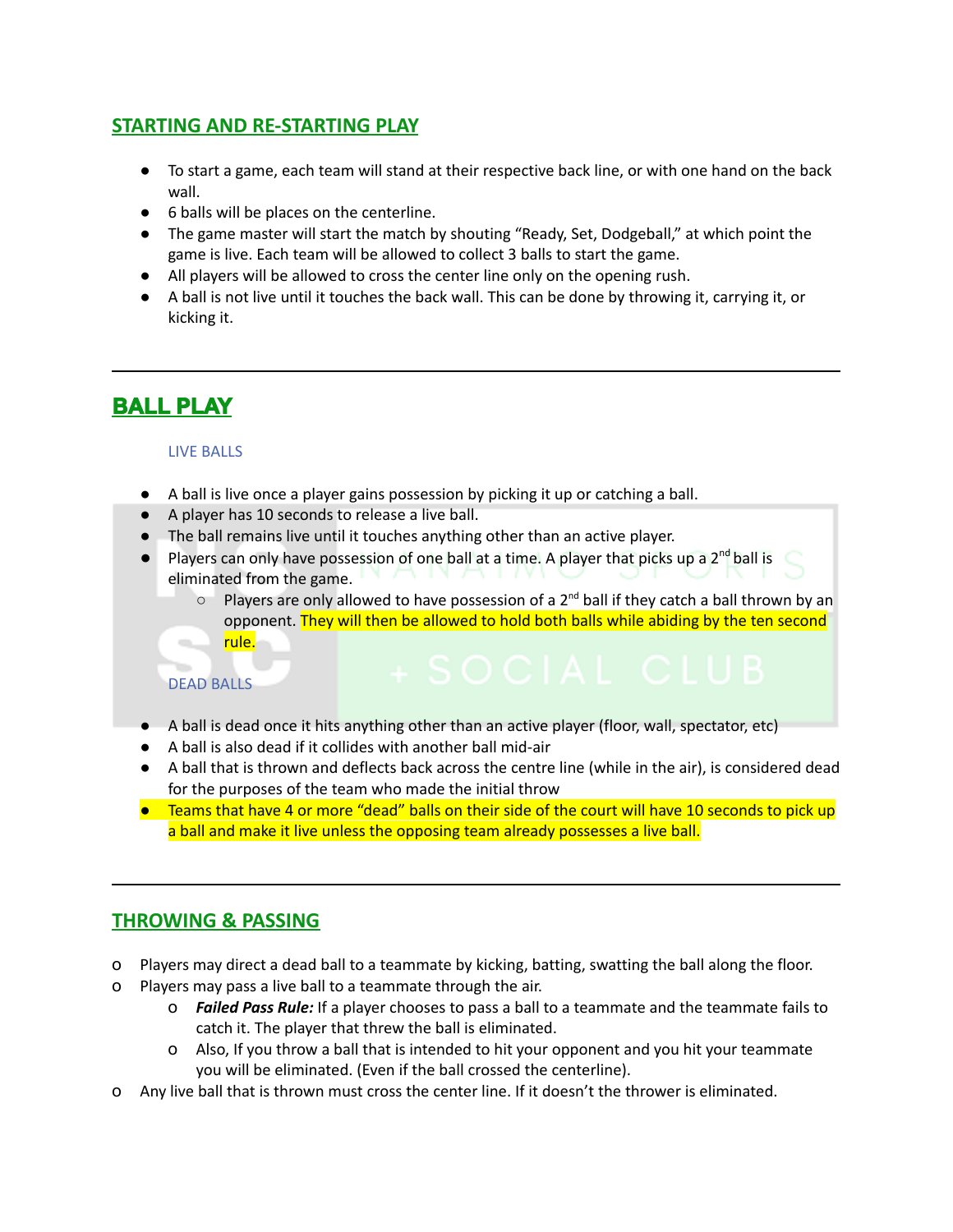- o The only exception to this rule is if a teammate catches the ball (a pass) or it hits another ball in the air.
- o *Illegal Throws:* the opposing player who is 'hit' is not eliminated if any of the following occurred:
	- o Head-shots (players that throw headshots repeatedly will be asked to sit out a game)
	- o Kicking the ball
	- o Spiking or slapping the ball
	- o Squeezing the air out of the ball (or pinching a small portion of the ball)
- o Kamikaze throws are permitted (jumping over the centre line and releasing the ball before landing) In this case, the thrower is automatically eliminated upon touching the floor.
- o **Head Shots**
	- o A player will not be eliminated if they are hit in the head with the ball. However if you duck, bend down, lie down, kneel down or anything of that sort a headshot will result in a hit.

# **CATCHING & BLOCKING**

- o If a player catches a live ball, the thrower is eliminated
	- o The catcher's team is also permitted to bring back one previously eliminated player.
	- o Players return in the order that they were eliminated from the game.
- o If a player catches a live ball that has hit a teammate, both players are safe and the thrower is eliminated
	- o On the flipside, if the ball is not caught, all players that touched the ball are eliminated
	- o *Trapped Ball:* If a ball makes contact with the floor or wall at the same time it is caught, it is considered a 'trap', and the ball is dead. It is not deemed a catch, and no player is eliminated from the game.
- o A ball can be used to block/deflect another ball that has been thrown.
	- o However, if a player ever drops a ball in their possession they are eliminated.
	- o If the ball hits the hands of the player trying to deflect the ball they will be eliminated.
	- o If a player deflects/blocks a ball with a ball in their possession and the ball hits them or a teammate, that player is eliminated.

#### **ELIMINATION**

- o Players who are eliminated must immediately raise their hand and leave the court. They should form a queue on the wall or bench without interfering with the play.
	- o All players are expected to call themselves out. If a player repeatedly fails to so, they will be asked to sit out a game. If it continues they will be asked to leave the match.
- o A player is eliminated if they: